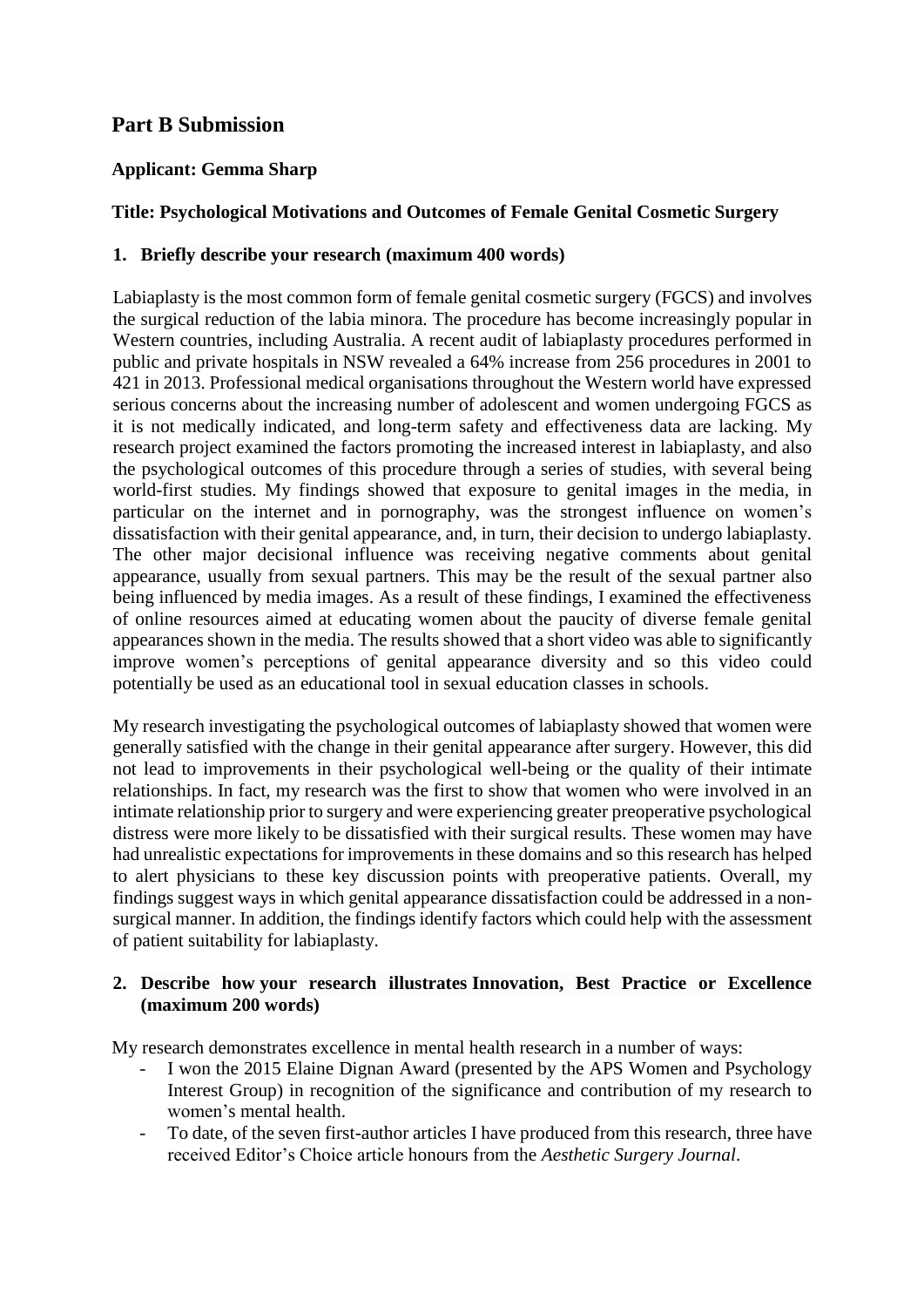- I was a grand finalist in the 2013 Trans-Tasman 3-Minute Thesis competition (explaining your research project in 3-minutes).
- My research has been presented in national and international mainstream media (television, radio and print). Highlights include appearing as an expert guest panellist on the SBS TV show "Insight", presenting on ABC RN's "The Science Show", interviews with BBC radio, and writing an article for "The Conversation".
- I have presented studies from this specific project at nine national and international conferences, including two invited guest speaker presentations.
- As "the leading expert internationally" on the topic of FGCS (according to one of my PhD thesis examiners), I have been asked to design professional development materials for health professionals so they can better manage the increasing patient demand for FGCS.

#### **3. Summarise the potential contribution to and/or implications for society (maximum 200 words)**

The number of adolescent and adult women experiencing genital appearance concerns and requesting labiaplasty has increased rapidly in Australia. A recent survey of Australian GPs found that 97% had been asked by patients about genital appearance normality and 54% had seen patients requesting FGCS. As FGCS is not medically indicated and potential side effects include infection, loss of sensation, painful sexual intercourse and scarring, it is concerning that FGCS is increasing in popularity. My research, which was cited in the world-first GP guidelines for FGCS, contributes to our understanding of the sociocultural factors promoting this demand. My research also showed that women's understanding of the diversity in normal genital appearance could be significantly improved with a short video. Such a resource could be used in clinical settings as well as in schools to help to prevent the development of genital appearance concerns in younger girls. My research investigating the patient characteristics which predict dissatisfaction with surgical outcomes may also help health professionals identify women who are less likely to benefit from surgery. More generally, being invited to present my research in mainstream media has seemingly helped to lessen the social stigma surrounding the topic of female genital appearance.

#### **4. Describe any contribution by Mental Health consumers/persons with lived experience other than as subjects (e.g. reference group, researcher) (Maximum 200 words)**

Owing to the highly sensitive nature of my research topic, women are often very hesitant to talk to anyone about their experience with labiaplasty. Involving a sufficient number of women as research participants was highly challenging. However, one brave woman ("Emma") accompanied me on my guest appearance on the SBS TV show "Insight" (27/09/2016). Emma was not involved in my research but had had a labiaplasty at a collaborating clinic. To my knowledge, Emma was the first woman to appear on Australian television and speak about her experience with labiaplasty. Her appearance finally put a face to this growing population of women who are concerned about their genital appearance. Through Emma's presentation, I think it was clear to the audience that these women are not vacuous and superficial. They are intelligent women who have usually experienced distressing events related to their genital appearance and labiaplasty is seemingly a solution to this distress. After in-depth discussions with Emma, I was able to propose strategies for how her genital appearance distress may have been alleviated without surgery and this informed my future research proposal involving the design of a psychoeducational intervention for girls and women with genital appearance concerns.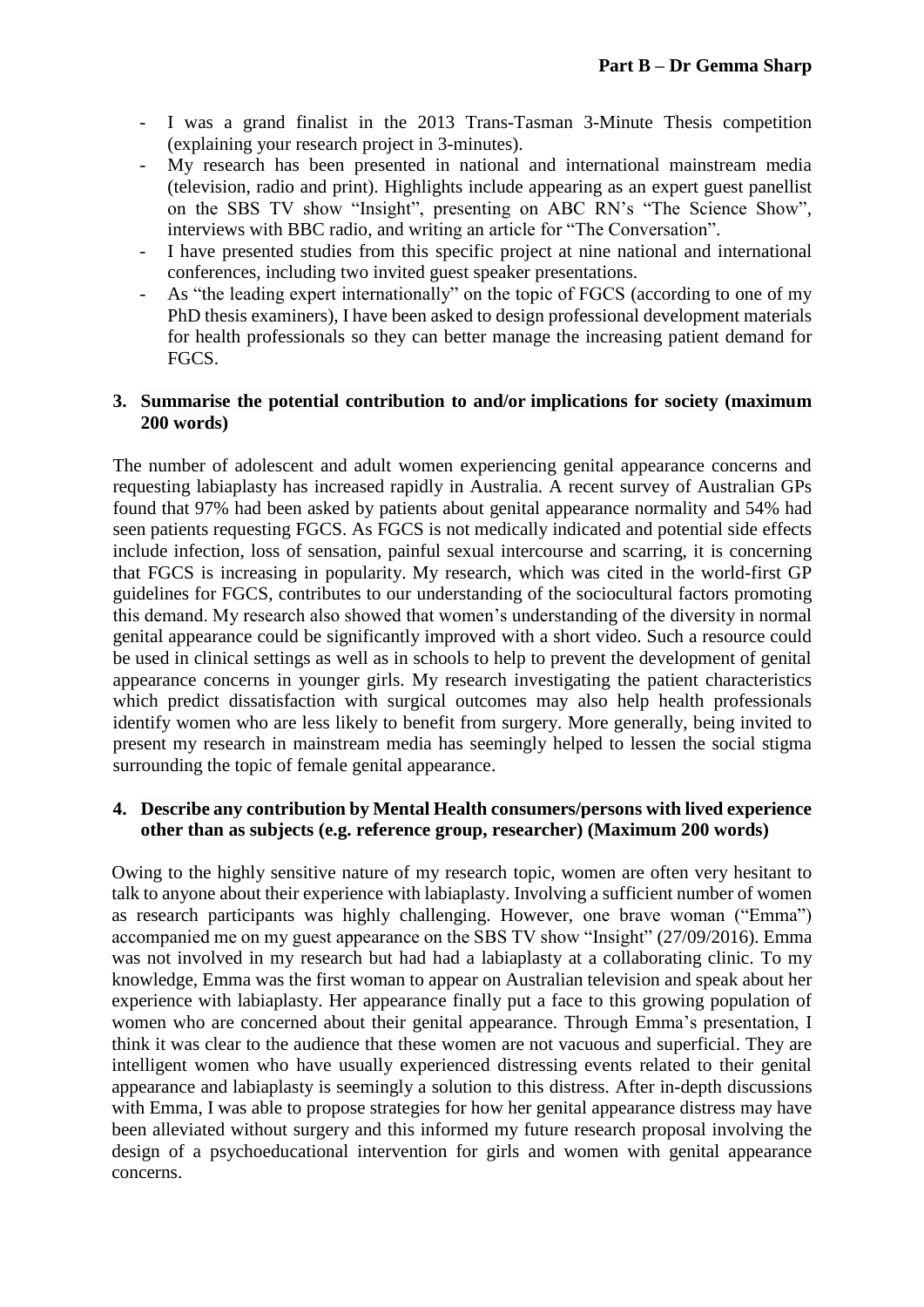# **5. Attach a brief Curriculum Vitae (maximum 4 pages)**

Please find my four-page CV starting on the next page.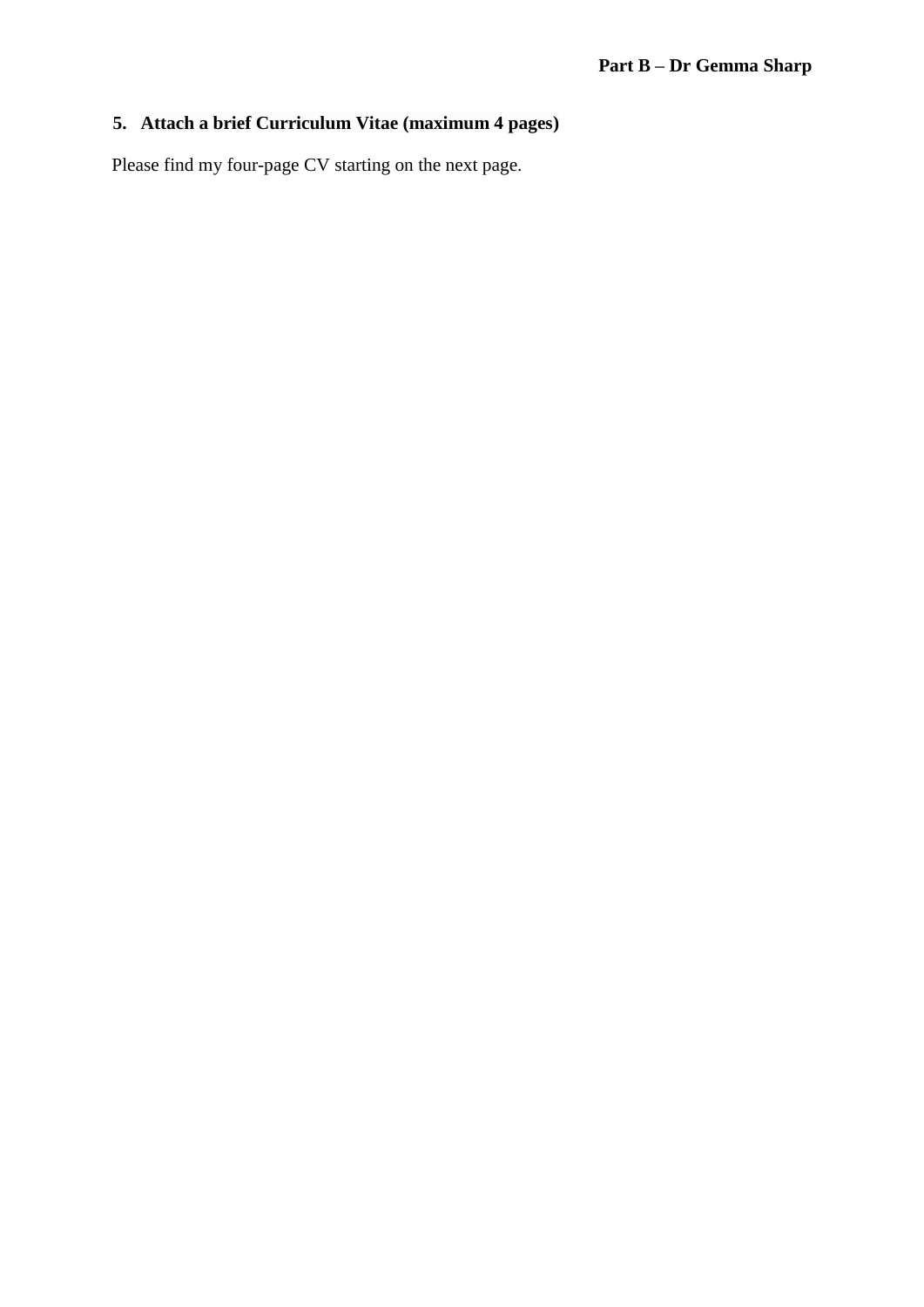### **CAREER SUMMARY**

I am a Psychological Researcher and Clinical Psychologist Registrar. After completing my PhD in Clinical Psychology at Flinders University in Adelaide, South Australia in 2016, I moved to Perth, Western Australia where I hold research, teaching and psychological practice positions (see below). I initially trained as a Molecular Biologist, graduating with a Masters degree in Oncology from the University of Cambridge in 2010. Thus, I bring a strong background in medical sciences to my psychological research and practice.

### **CURRENT POSITIONS**

- 1. Postdoctoral Researcher/Academic | School of Occupational Therapy and Social Work, Curtin University, Bentley WA 6102
- 2. Research Collaborator Associate for Female Genital Cosmetic Surgery Project | Jean Hailes Research Unit, Monash University, Melbourne, VIC 3004
- 3. Research Consultant | Academy Face and Body: Cosmetic Surgery Perth, Subiaco, WA 6008
- 4. Clinical Psychologist Registrar | Cygnet Clinic, Midland, WA 6056

### **EDUCATION**

- 2016 PhD (Clinical Psychology), School of Psychology, Flinders University, Adelaide, AUSTRALIA (date thesis passed: 09/12/2016, date conferred: 20/04/2017)
- 2012 Bachelor of Behavioural Science Honours (Psychology), GPA: 7.0 (First Class), Flinders University, Adelaide, AUSTRALIA
- 2011 Graduate Diploma in Psychological Sciences, GPA: 7.0, University of Adelaide, Adelaide, AUSTRALIA
- 2010 Master of Science (Oncology), University of Cambridge, Cambridge, UK
- 2005 Bachelor of Science Honours (Microbiology and Immunology), GPA: 7.0 (First Class, University Medal), University of Adelaide, AUSTRALIA
- 2004 Bachelor of Science (Molecular Biology), GPA: 6.8, University of Adelaide, Adelaide, AUSTRALIA
- 2004 Diploma in Languages (Japanese), GPA: 7.0, University of Adelaide, Adelaide, AUSTRALIA

# **RESEARCH AND TRAVEL GRANTS**

- 1. Australasian Sexual Health Conference Travel Grant, 2016, **\$400**
- 2. Flinders University Research Student Travel Grant, 2016, **\$1,824**
- 3. Flinders University Student Association Development Grant, 2016, **\$550**
- 4. Flinders University Student Association Development Grant, 2015, **\$400**
- 5. Flinders University Academic Internship Fellowship, 2015, **\$1,200**
- 6. Flinders University School of Psychology Travel Grant, 2014, **\$1,870**
- 7. Flinders University School of Psychology Travel Grant, 2013, **\$130**
- 8. Australian Postgraduate Award, 2013-2016, **\$82,466**
- 9. Flinders University Summer Research Scholarship (Psychology), 2011-2012, **\$2,000**
- 10. Cancer Research UK Studentship, 2007-2009, **\$34,000** (awarded in GBP)
- 11. General Sir John Monash Award, 2007-2009, **\$100,000**
- 12. University of Adelaide John L. Young Honours Scholarship, 2005, **\$300**
- 13. University of Adelaide Summer Research Scholarship (Immunology), 2004, **\$2,000**
- 14. University of Adelaide Summer Research Scholarship (Statistics), 2003, **\$2,000**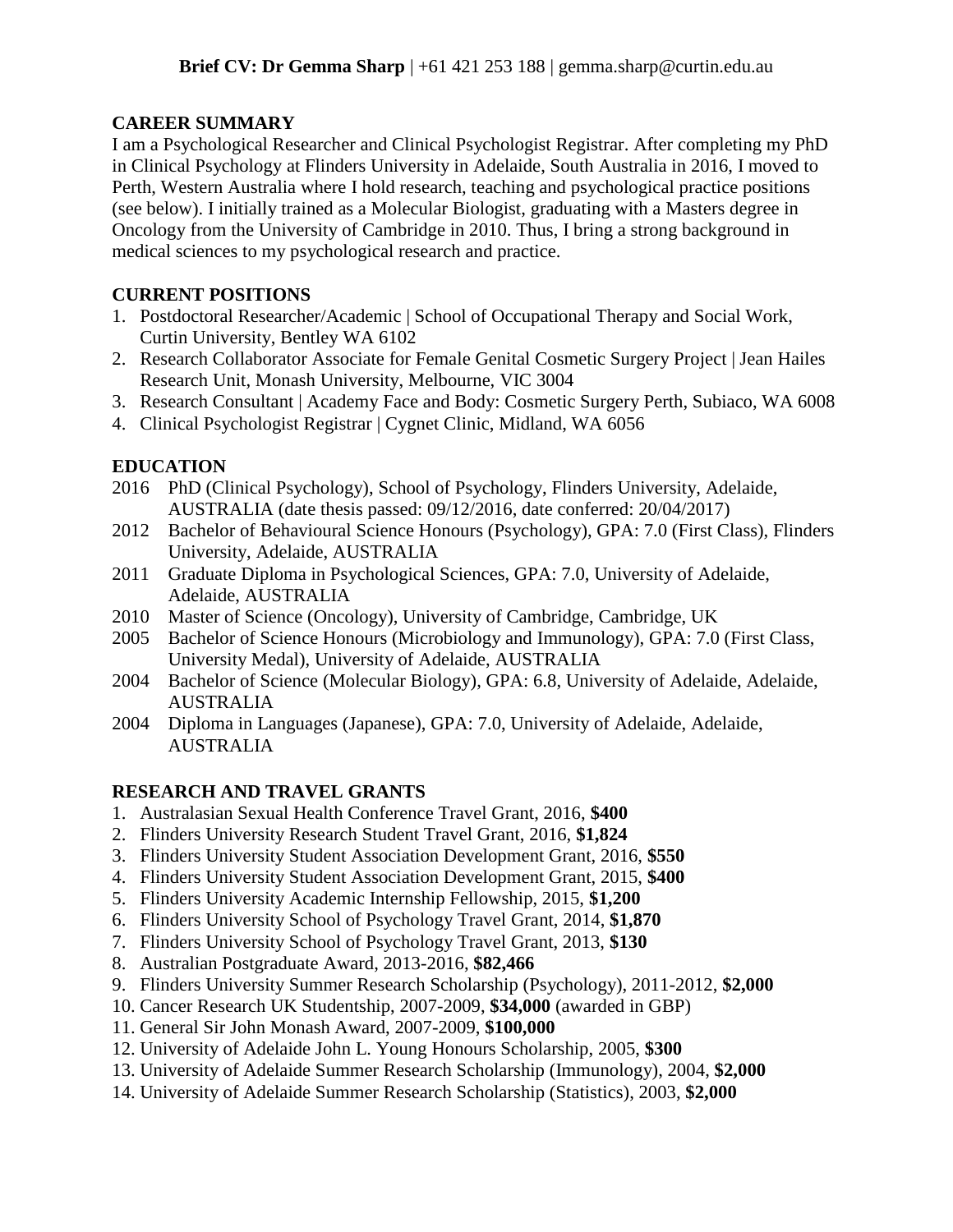### **SELECTED HONOURS AND AWARDS**

- 1. Editor's Choice article for the April 2016, September 2016 and March 2017 issues of the *Aesthetic Surgery Journal*, 2016 and 2017
- 2. Flinders University School of Psychology Publication Award, 2015 and 2016
- 3. Elaine Dignan Award from APS Women and Psychology Interest Group, 2015
- 4. Trans-Tasman 3 Minute Thesis Grand Finalist (top 8 in Australia, New Zealand and the Pacific) and Flinders University 3 Minute Thesis Competition Winner, 2013
- 5. Flinders University Chancellor's Letter of Commendation for academic excellence in Psychology Honours course, 2012
- 6. University of Adelaide Graduate Diploma in Psychological Sciences Prize (first placed student in course), 2011
- 7. University of Cambridge, Trinity College Contribution to College Award, 2008
- 8. Honorary Cambridge Commonwealth Trust Scholar, 2007-2009
- 9. University of Adelaide B. Science (Honours) University Medal (placed in the top three students in the Faculty of Science), 2005
- 10. University of Adelaide Derrick Rowley Prize for Honours in Microbiology and Immunology (first placed student in course), 2005
- 11. University of Adelaide Microbiology and Immunology Third Year Prize (first placed student in course), 2004
- 12. University of Adelaide Stem Cell Therapy Design Prize in Molecular and Cell Biology I, 2002
- 13. University of Adelaide Dean's Certificate of Merit for outstanding academic achievement in Molecular and Cell Biology I, 2002

# **PUBLICATIONS**

- 1. Oates, J., & **Sharp, G**. **(co-first author)**. (in press). Nonsurgical medical penile girth augmentation: Experience-based recommendations. *Aesthetic Surgery Journal.*
- 2. **Sharp, G**., Tiggemann, M., & Mattiske, J. (in press). Response to "Psychological outcomes of labiaplasty: A prospective study". *Plastic and Reconstructive Surgery.*
- 3. **Sharp, G**., Pettigrew, S., Wright, S., Pratt, I. S., Blane, S., & Biagioni, N. (2017). Potential in-class strategies to increase children's vegetable consumption. *Public Health Nutrition*.
- 4. **Sharp, G**., Tiggemann, M., & Mattiske, J. (2017). A retrospective study of the psychological outcomes of labiaplasty. *Aesthetic Surgery Journal, 37,* 324-331.
- 5. **Sharp, G**., Tiggemann, M., & Mattiske, J. (2016). Psychological outcomes of labiaplasty: A prospective study. *Plastic and Reconstructive Surgery, 138,* 1202-1209.
- 6. **Sharp G**., Tiggemann, M., & Mattiske, J. (2016). Response to "Commentary on: Factors that influence the decision to undergo labiaplasty: Media, relationships, and psychological wellbeing". *Aesthetic Surgery Journal, 36,* NP13-N214.
- 7. **Sharp, G**., Mattiske, J., & Vale, K. I. (2016). Motivations, expectations, and experiences of labiaplasty: A qualitative study. *Aesthetic Surgery Journal*, *36,* 920-928.
- 8. **Sharp, G**., Tiggemann, M., & Mattiske, J. (2016). Factors that influence the decision to undergo labiaplasty: Media, relationships, and psychological well-being. *Aesthetic Surgery Journal*. *36,* 469-478.
- 9. **Sharp, G**., & Tiggemann, M. (2016). Educating women about normal female genital appearance variation. *Body Image, 16*, 70-78.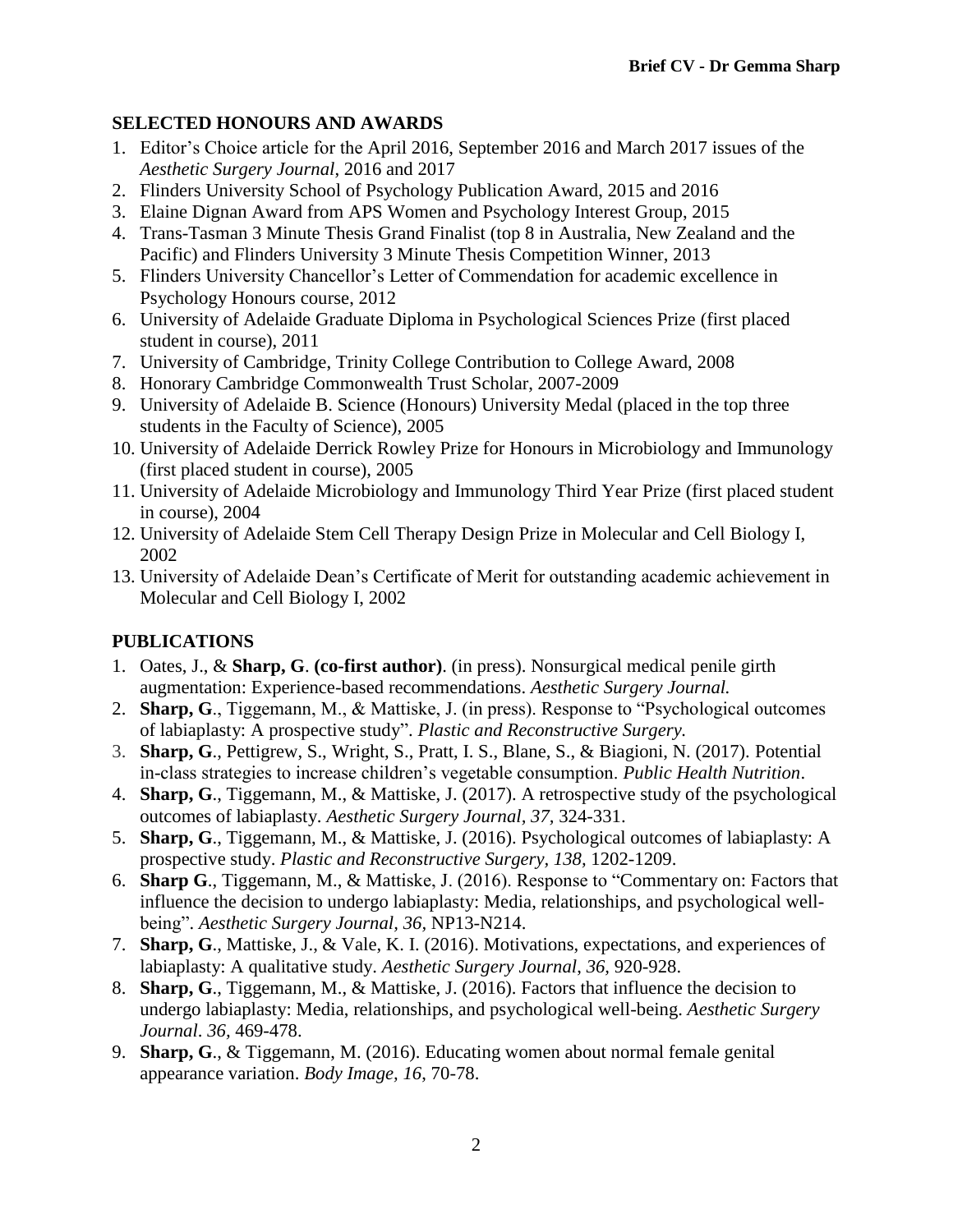### **PUBLICATIONS (CONT.)**

- 10. **Sharp, G**., Tiggemann, M., & Mattiske, J. (2015). Predictors of consideration of labiaplasty: An extension of the tripartite influence model of beauty ideals. *Psychology of Women Quarterly, 39*, 182-193.
- 11. **Sharp, G**., Tiggemann, M., & Mattiske, J. (2014). The role of media and peer influences in Australian women's attitudes towards cosmetic surgery. *Body Image, 11,* 482-487.
- 12. **Sharp, G**., Hutchinson, A. D., Prichard, I., & Wilson, C. (2013). Validity and reliability of the food-life questionnaire. Short form. *Appetite, 70*, 112-118.
- 13. Shehata, M., Teschendorff, A., **Sharp, G**., Novcic, N., Russell, I. A., Avril, S., . . . Stingl, J. (2012). Phenotypic and functional characterisation of the luminal cell hierarchy of the mammary gland. *Breast Cancer Research, 14*, R134.

### **CONFERENCE PRESENTATIONS**

My work has been selected for presentation on 15 occasions both nationally and internationally, including two world congresses - the 18th International Society of Psychosomatic Obstetrics and Gynaecology Congress (2016) and the World STI & HIV Congress (2015). Two of these occasions have been invited speaker presentations - the Australasian Gynaecological Endoscopy & Surgery Society's XXVI Annual Scientific Meeting (2016) and Sex, Gender and the Future of Relationships: A Conference Gathering (2016).

### **PROFESSIONAL AND COMMUNITY SERVICE**

- Conference Organising Committee Member for *Connecting the Dots: Making Sense of Eating Disorders* (2017-current)
- Expert Contributor Panel Member for the Professional Development Program of the Australasian Academy of Cosmetic Dermal Science (2017-current)
- General Committee Member and Social Media Manager for the Bridges Eating Disorders Association of Western Australia (2016-current)
- Peer Reviewer for various journals (e.g., *Body Image*, *Sex Roles*, *Aesthetic Surgery Journal*, *Culture, Health & Sexuality*) (2015-current)
- General Sir John Monash Award Applicant Mentor and Presenter (2010-current)
- Guest Expert Panel Member for *Embrace* documentary screening (positive body image documentary) at Flinders University (2016)
- Student Representative on the Flinders University Social and Behavioural Research Ethics Committee (2015-2016)
- Article contributor for the Flinders University School of Psychology Student Newspaper (2014-2016)
- Flinders Medical Centre Hospital Volunteer (2012-2013, 2016)
- Student Representative on Flinders University Faculty Research Higher Degrees Committee (2013-2015)
- Student Outreach Ambassador for the Flinders University School of Psychology (2013-2015)
- Volunteer at Flinders University Mental Health Fair (2014)
- Volunteer at National Psychology Week Events (2013, 2014)
- Volunteer for Problem Gambling Group Support Program with Relationships Australia SA (2012)
- Volunteer English as a Second Language teacher with The Smith Family (2011-2012)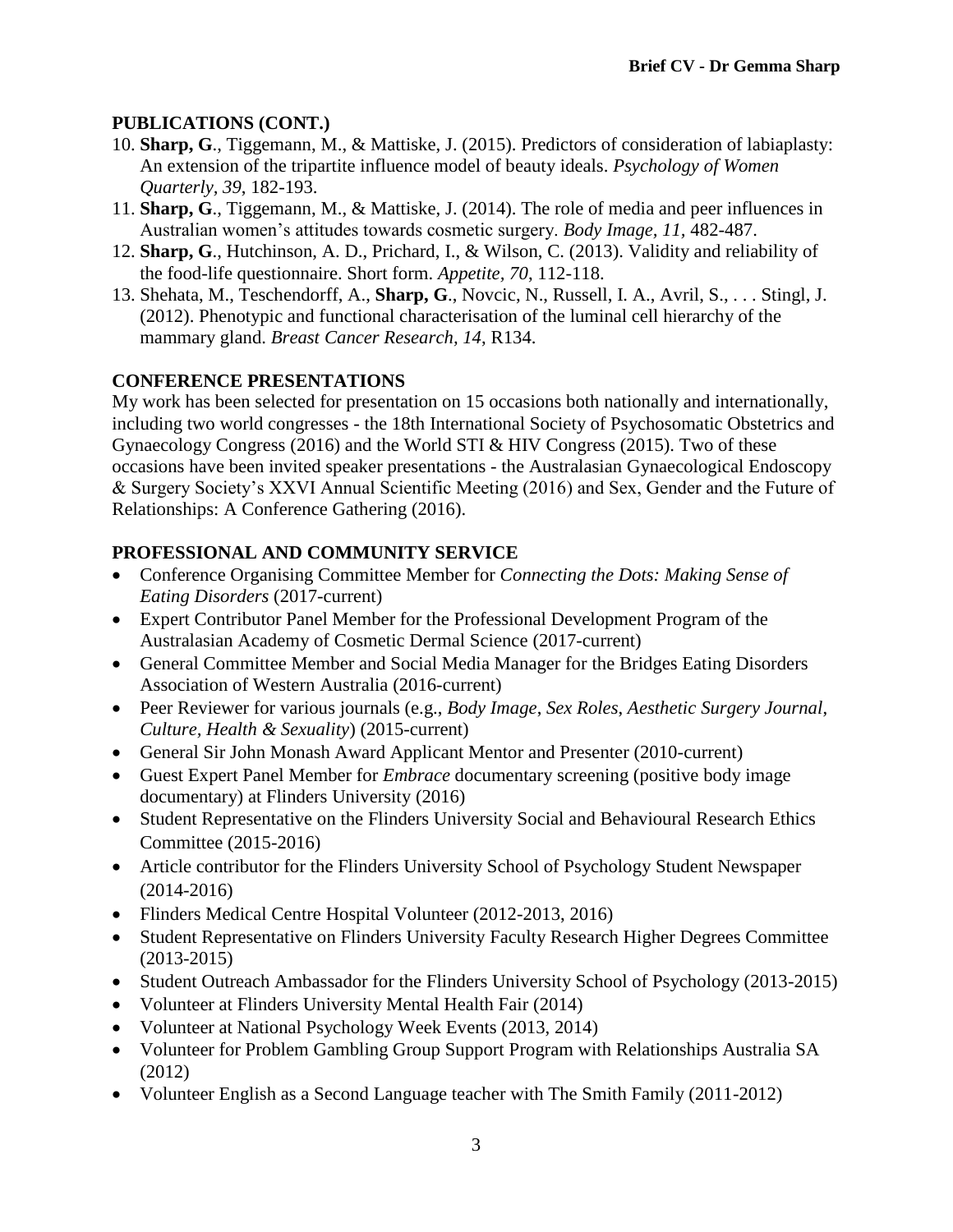### **PROFESSIONAL AND COMMUNITY SERVICE (CONT.)**

- Student Representative for postgraduate and undergraduate courses at University of Adelaide (2003, 2004, 2011) and University of Cambridge (2008-2009)
- Conference Organising Committee for the *Virology MasterClass* (2007, 2010)

### **SELECTED MEDIA COVERAGE OF RESEARCH**

### **News Articles**

- The Conversation: *"Women don't always get what they want from labiaplasty"* (30/11/16) <https://theconversation.com/women-dont-always-get-what-they-want-from-labiaplasty-68431>
- Le Figaro (French newspaper): "*La diversité méconnue du sexe féminin"* (28/10/16) <http://sante.lefigaro.fr/article/la-diversite-meconnue-du-sexe-feminin>
- ABC News: *"Labiaplasty surgery prompted by derogatory comments, research finds"*  $(17/05/16)$

[http://www.abc.net.au/news/health/2016-05-17/labiaplasty-patients-prompted-by-negative](http://www.abc.net.au/news/health/2016-05-17/labiaplasty-patients-prompted-by-negative-comments-study/7418188)[comments-study/7418188](http://www.abc.net.au/news/health/2016-05-17/labiaplasty-patients-prompted-by-negative-comments-study/7418188)

• SBS News: *"Seven-minutes to influence a woman's decision to undergo labiaplasty"*  (18/01/16) [http://www.sbs.com.au/topics/life/health/article/2016/01/18/seven-minutes-influence-](http://www.sbs.com.au/topics/life/health/article/2016/01/18/seven-minutes-influence-womans-decision-undergo-labiaplasty)

[womans-decision-undergo-labiaplasty](http://www.sbs.com.au/topics/life/health/article/2016/01/18/seven-minutes-influence-womans-decision-undergo-labiaplasty)

• ABC News: *"Labiaplasty: Online video could deter women from seeking surgery, study finds"* (15/01/16)

[http://www.abc.net.au/news/2016-01-15/labiaplasty-how-do-we-convince-women-to-love](http://www.abc.net.au/news/2016-01-15/labiaplasty-how-do-we-convince-women-to-love-their-genitals/7091760)[their-genitals/7091760](http://www.abc.net.au/news/2016-01-15/labiaplasty-how-do-we-convince-women-to-love-their-genitals/7091760)

• The Australian: *"1 in 5 women want genital surgery: study"* (01/07/14) [http://www.theaustralian.com.au/news/latest-news/in-5-women-want-genital-surgery](http://www.theaustralian.com.au/news/latest-news/in-5-women-want-genital-surgery-study/news-story/c4206abe4b0c2af3074070437fd46cbd)[study/news-story/c4206abe4b0c2af3074070437fd46cbd](http://www.theaustralian.com.au/news/latest-news/in-5-women-want-genital-surgery-study/news-story/c4206abe4b0c2af3074070437fd46cbd)

### **Television Interviews**

• SBS Insight *"Picture Perfect"* (27/09/16) <http://www.sbs.com.au/ondemand/video/764238915945/insight-picture-perfect>

### **Radio Interviews**

- ABC Triple J *"The Hook Up"* (01/06/16) [http://www.abc.net.au/triplej/hook\\_up/blog/s4473396.htm](http://www.abc.net.au/triplej/hook_up/blog/s4473396.htm)
- ABC RN *"The Science Show"* (02/11/13) [http://www.abc.net.au/radionational/programs/scienceshow/why-more-women-are-paying](http://www.abc.net.au/radionational/programs/scienceshow/why-more-women-are-paying-for-lip-service/5064500)[for-lip-service/5064500](http://www.abc.net.au/radionational/programs/scienceshow/why-more-women-are-paying-for-lip-service/5064500)

### **Youtube Videos**

- *Aesthetic Surgery Journal* September 2016 Issue Editor's Choice Presentation (26/07/16) [https://www.youtube.com/watch?v=ENCe5tU\\_fRg](https://www.youtube.com/watch?v=ENCe5tU_fRg)
- *Aesthetic Surgery Journal April 2016* Issue Editor's Choice Presentation (22/03/16) [https://www.youtube.com/watch?v=pJFj\\_2JWuP8](https://www.youtube.com/watch?v=pJFj_2JWuP8)